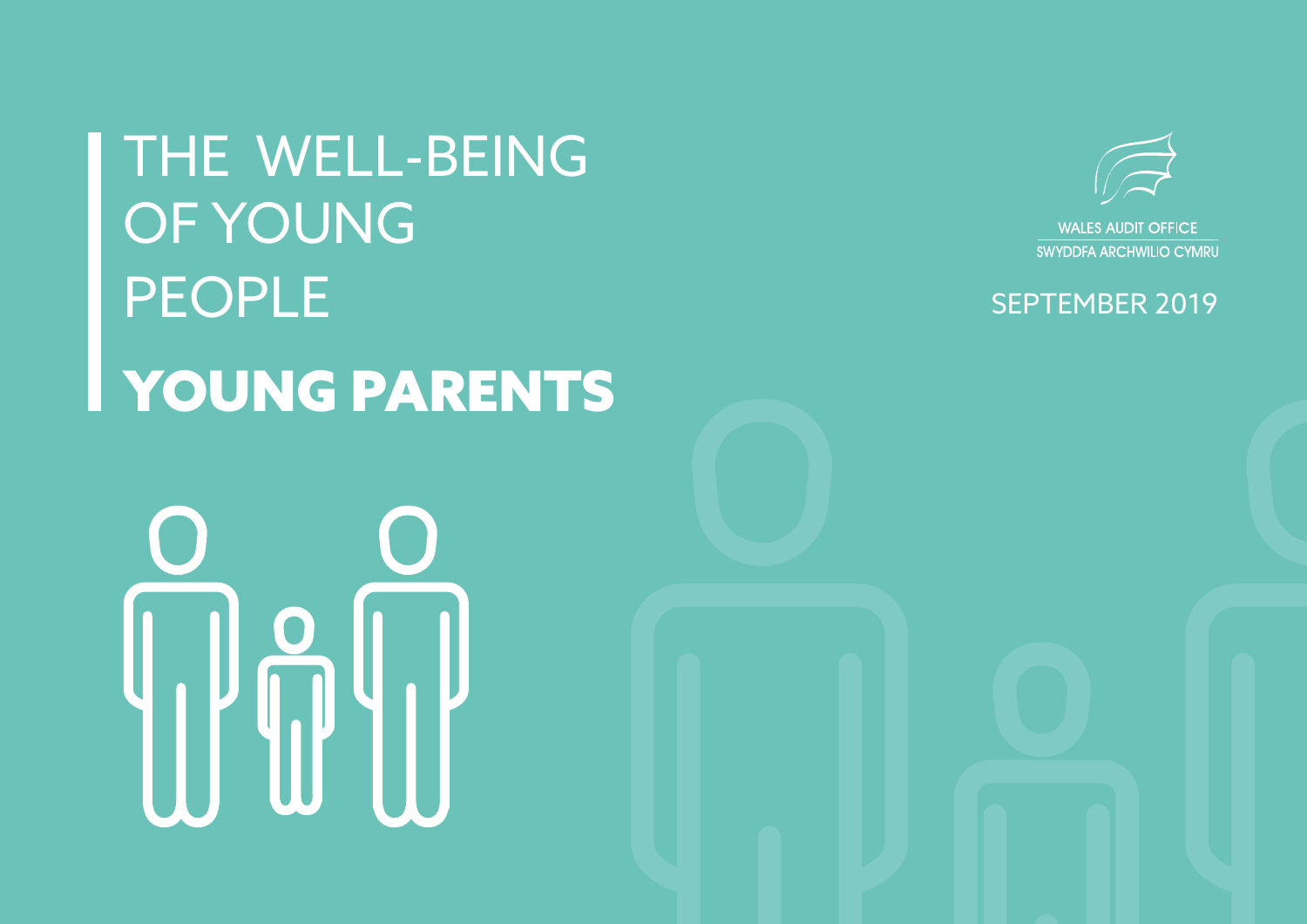## CONTENTS

| <b>About this report</b>                        |     |
|-------------------------------------------------|-----|
| A picture of young parents                      | 5   |
| What is the Welsh Government trying to achieve? |     |
| Who else is involved?                           |     |
| How much is being spent?                        | 1 N |
| <b>Opportunities for improvement</b>            |     |

Wales Audit Office 24 Cathedral Road Cardiff CF11 9LJ

Tel: 029 2032 0500 Fax: 029 2032 0600 Textphone: 029 2032 0660 We welcome telephone calls in Welsh and English.

E-mail: info@audit.wales Website: www.audit.wales This report has been prepared for presentation to the National Assembly under the Government of Wales Act 1998.

The Wales Audit Office study team comprised Mark Jeffs, Rachel Harries, and Verity Winn under the direction of Matthew Mortlock.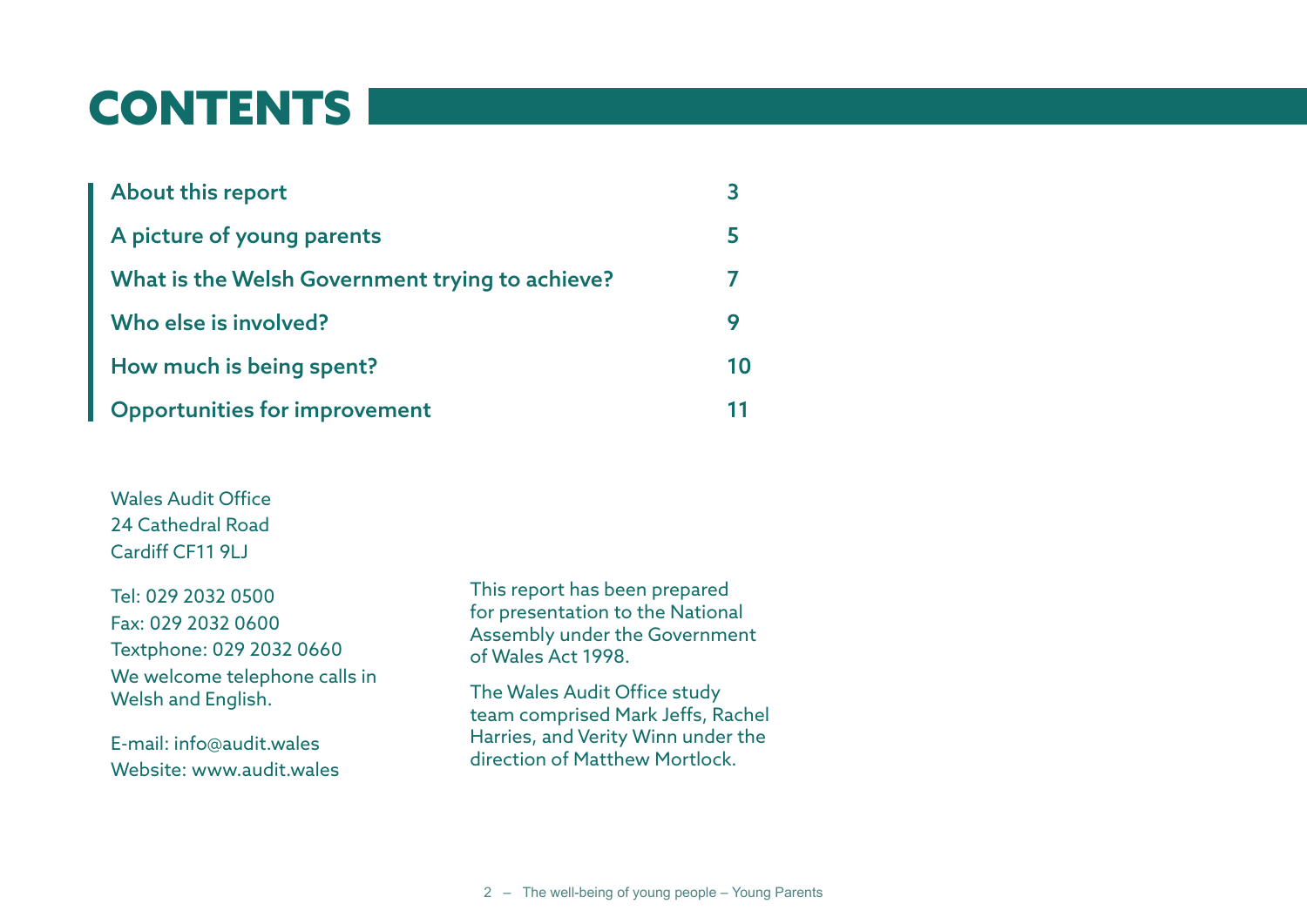# ABOUT THIS REPORT

About our wider work on the well-being of young people

### **Joint-working**

We have been working with other organisations to examine a common theme of 'Youth'. The education inspectorate Estyn published its report on **[youth support services](https://www.estyn.gov.wales/thematic-reports/youth-support-services-wales)** in July 2018. Healthcare Inspectorate Wales published its review [of healthcare services for young people](https://hiw.org.uk/hiw-publishes-review-healthcare-services-young-people) in March 2019. Care Inspectorate Wales published its report [on care experienced by children and young people](https://careinspectorate.wales/sites/default/files/2019-06/190619-national-overview-report-en_2.pdf) in June 2019.

## **Our work**

We looked at the Welsh Government's work to support the well-being of young people in Wales. Well-being is a broad concept, so we have focussed our work on five topics: youth homelessness; young adult carers; young parents; mental health; and skills and employability. We are publishing seven products based on our work, including this report. The diagram provides a link to each product.

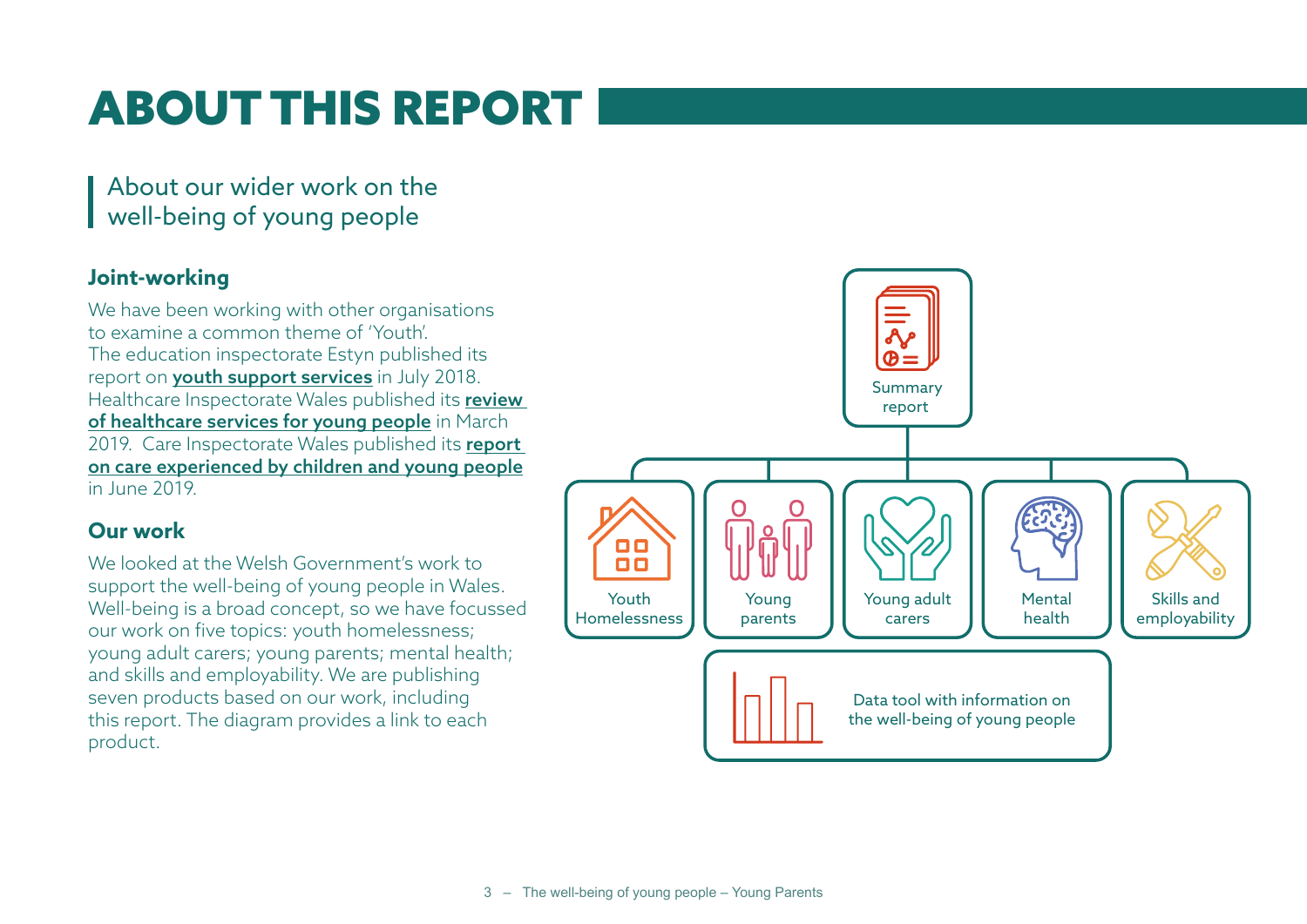## About our work on young parents

We looked at young parents<sup>1</sup> because the Welsh Government has promised to help parents<sup>2</sup> of all ages make the 'early years' of their children's lives as positive as possible. Young parents can have different needs and can need more help than older parents.

This report is not a comprehensive audit of services for young parents. Our focus is what the Welsh Government does to support organisations helping young parents. We give our observations based on interviews with Welsh Government officials, organisations working with young people. We also reviewed Welsh Government strategies, plans, research evidence and statistics. The diagram provides an overview of this report and you can use it to move to the different sections that explain what we found

#### **FOOTNOTES**

- 1 There are different definitions of young parents, but we have looked broadly at 16-24 year olds to be consistent with our other summary reports.
- 2 By parents we mean parents who are raising children.



### [A picture of young](#page-4-0)  [parents](#page-4-0)

[Fewer young people](#page-4-0)  [are having children](#page-4-0)  [than in 2008. Young](#page-4-0)  [parents are likely to](#page-4-0)  [need help in different](#page-4-0)  [parts of their lives.](#page-4-0)



#### [How much is being](#page-9-0)  [spent?](#page-9-0)

[It is not entirely clear](#page-9-0)  [how much is being](#page-9-0)  [spent on parenting](#page-9-0)  [support for all ages](#page-9-0)  [including young](#page-9-0)  [parents.](#page-9-0)



### [What is the Welsh](#page-6-0)  [Government trying to](#page-6-0)  [achieve](#page-6-0)

[The general aim is to extend](#page-6-0)  [and improve support for](#page-6-0)  [parents. This is underpinned](#page-6-0)  [by the Welsh Government's](#page-6-0)  [parenting guidance.](#page-6-0)



#### [Opportunities for improvement in](#page-10-0)  [the Welsh Government's approach](#page-10-0)

[The Welsh Government has helped](#page-10-0)  [organisations work together but it](#page-10-0)  [could be better at sharing information](#page-10-0)  [across its own departments. It needs](#page-10-0)  [to do more to understand what](#page-10-0)  [difference its plans are making.](#page-10-0)



### [Who else is involved](#page-8-0)

[Lots of different](#page-8-0)  [organisations can](#page-8-0)  [support young](#page-8-0)  [parents.](#page-8-0)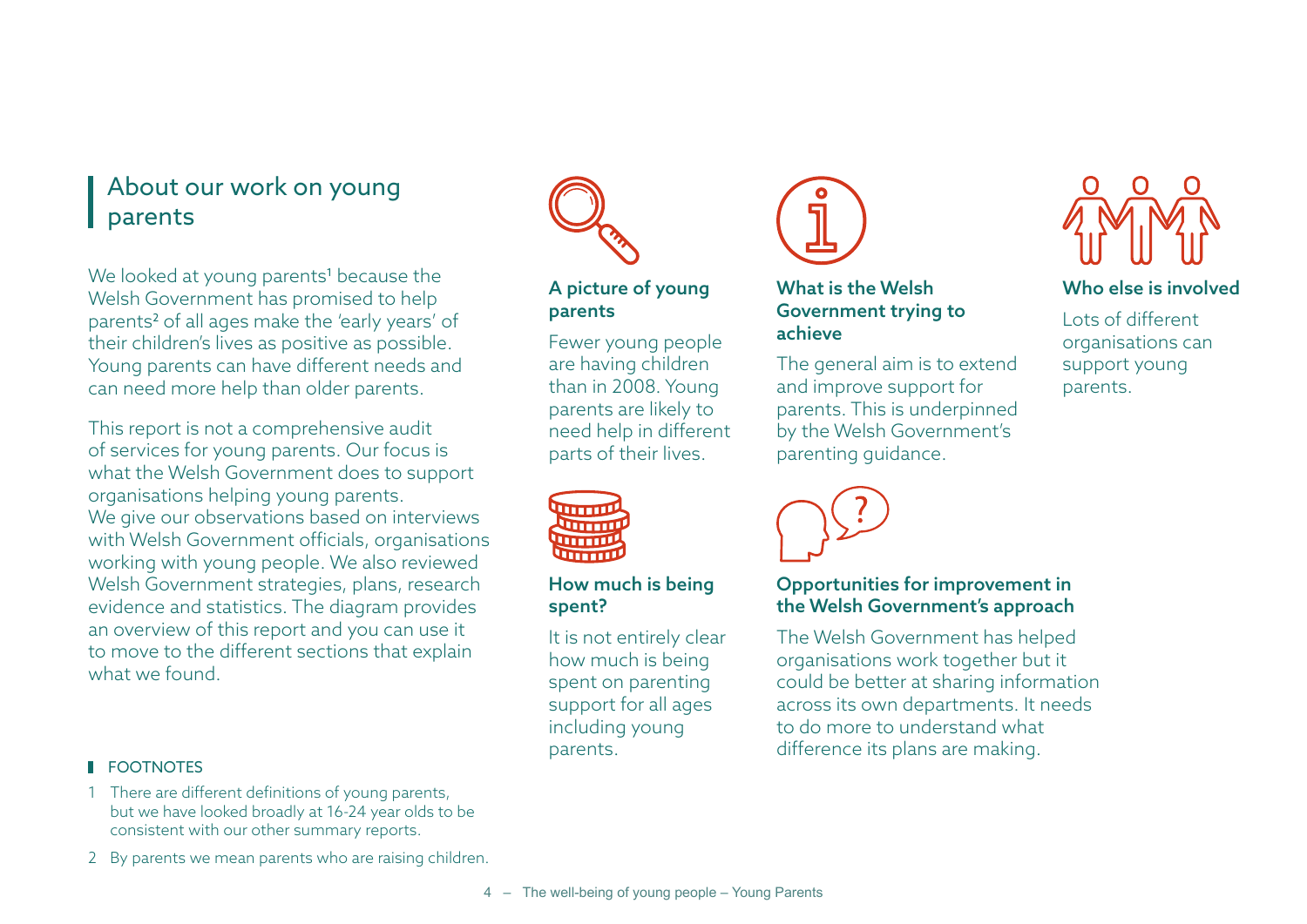# <span id="page-4-0"></span>A PICTURE OF YOUNG PARENTS

The diagram below summarises research on young parents from the Welsh Government's [Parenting Guidance](https://gweddill.gov.wales/docs/dsjlg/publications/cyp/170519-parenting-in-wales-guidance-en.pdf):



They are more likely to struggle in school, college or university.



They are more likely to:

- have low self-esteem but some young parents find that having a baby makes them feel more confident.
- have depression including post-natal depression.



They are more likely to have been in or still be in care.

Young parents who have been in care are less likely to have help from an adult they trust and rely on. They may also find it difficult to trust professionals because they have been let down in the past. Some people who have been in care find that having a baby gives them a sense of purpose in their lives.



Some people are worried about being criticised for being a young parent. Young parents might not want to ask for help because they want to prove they are a good parent.



Young fathers sometimes find it difficult to be involved in their children's lives. They might have problems with poor housing or low income, or the mother's family might make it difficult for them to get involved. Some young fathers feel ignored by services supporting parents and children.



The children of young parents are more likely to:

- Be born early (prematurely).
- Go to hospital in an emergency as a child.
- Die as a child.
- Struggle in school.
- Become young parents themselves.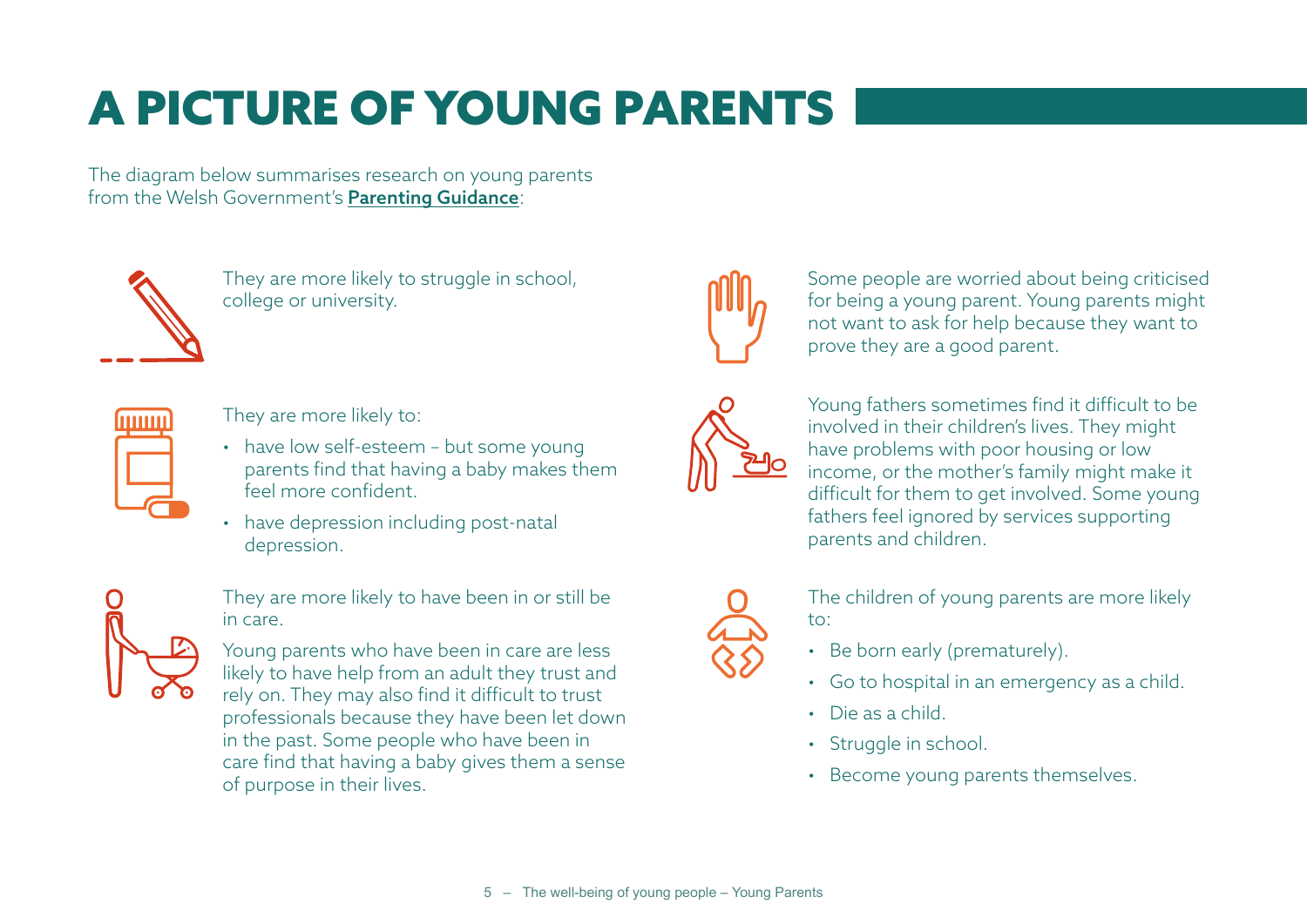Age specific fertility rates for women under 25 in Wales have fallen in the last four years<sup>3</sup>: <mark>[Click here for an interactive version of the data](https://app.powerbi.com/view?r=eyJrIjoiMWY0N2UwYjgtMDczZS00ZTE5LWIzNTYtZWY0MTAxZGU1ZjA4IiwidCI6ImRmZDY5MmYwLTE2YmYtNDQ0OS04OGUzLWU3NzM1ZGZjY2ZlOCIsImMiOjh9)</mark>. There is more information about young people in **[our data tool](https://app.powerbi.com/view?r=eyJrIjoiOTU0YzA3ZmEtNzBmZi00OTgwLWI5MjktNGUyOWRmMDNkYzI4IiwidCI6ImRmZDY5MmYwLTE2YmYtNDQ0OS04OGUzLWU3NzM1ZGZjY2ZlOCIsImMiOjh9)**.

### Fertility rates



Source: Health Board submissions to the Welsh Government

#### **FOOTNOTES**

3 Age specific fertility rates are calculated by dividing the number of live births to mothers in each age group by the number of women of that age in the population. Rates are expressed per 1,000 women in the age group. Data in this report may differ slightly from our data tool which includes live data updates.

6 – The well-being of young people – Young Parents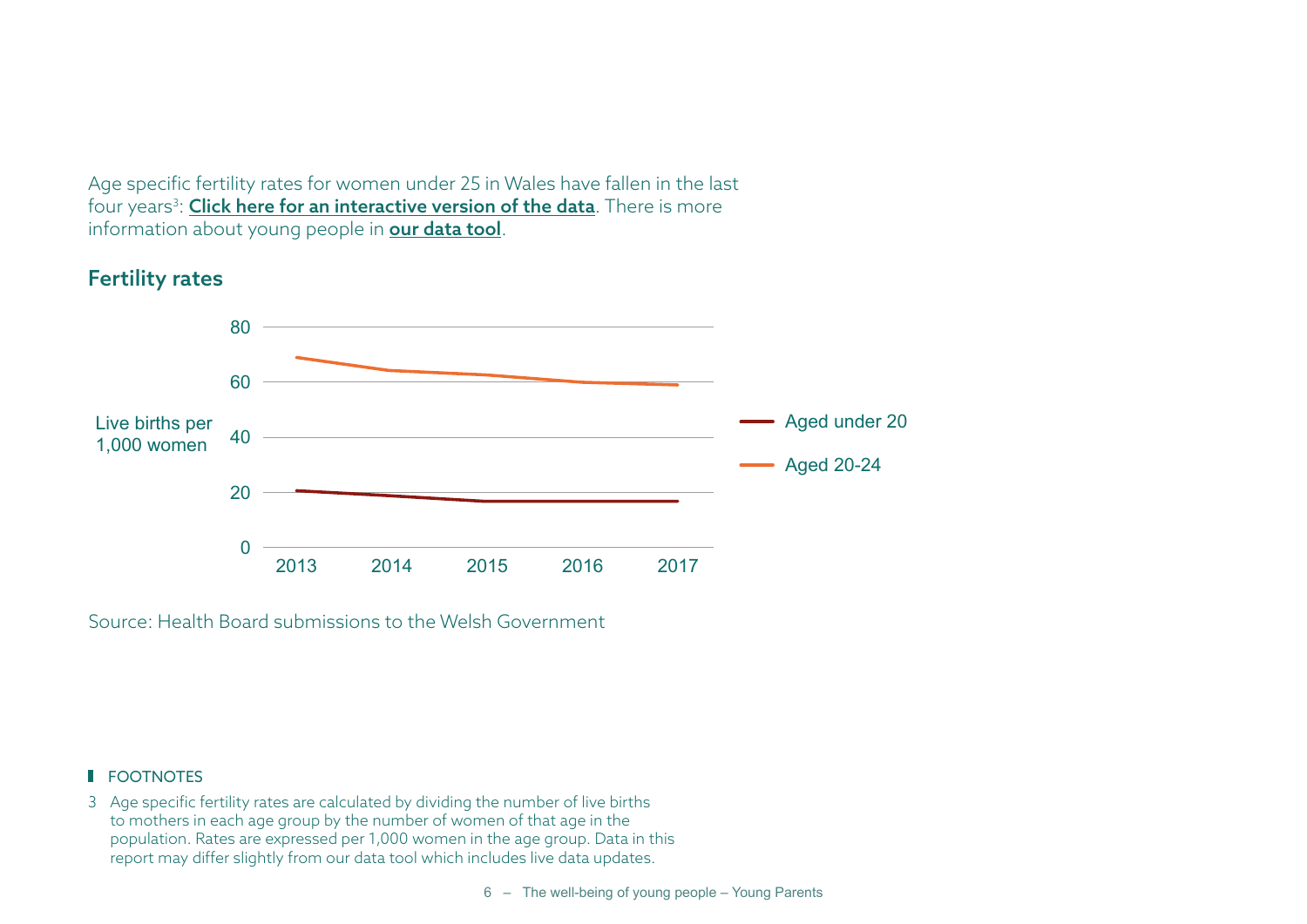## <span id="page-6-0"></span>WHAT IS THE WELSH GOVERNMENT TRYING TO ACHIEVE?

The **[national strategy](https://gweddill.gov.wales/docs/strategies/170919-prosperity-for-all-en.pdf)** says what the Welsh Government will do to help parents of all ages throughout the Assembly term, including:

- Parenting support in community learning centres;
- An extended, coherent network of parenting support, drawing together family support programmes; and
- 30 hours of free education and childcare for working parents of three and four-year olds.

The Welsh Government works with public services to support parents in many ways. All families can access universal services provided by midwives, Health Visitors, GPs and [Family Information Services](https://gov.wales/find-your-local-family-information-service). Other professionals support parents at different stages in each child's life depending on the needs of each family.

The Welsh Government also supports parents through its [Flying Start](https://gov.wales/get-help-flying-start) and [Families First](https://gov.wales/families-first) programmes. Flying Start supports families with children under 4 years of age living in some of the most deprived areas in Wales. The programme provides parenting support, intensive health visiting, part time childcare for 2-3-year olds, and support for speech, language and communication. Councils use Families First funding to commission projects to support families based on local need. Some projects support young parents.

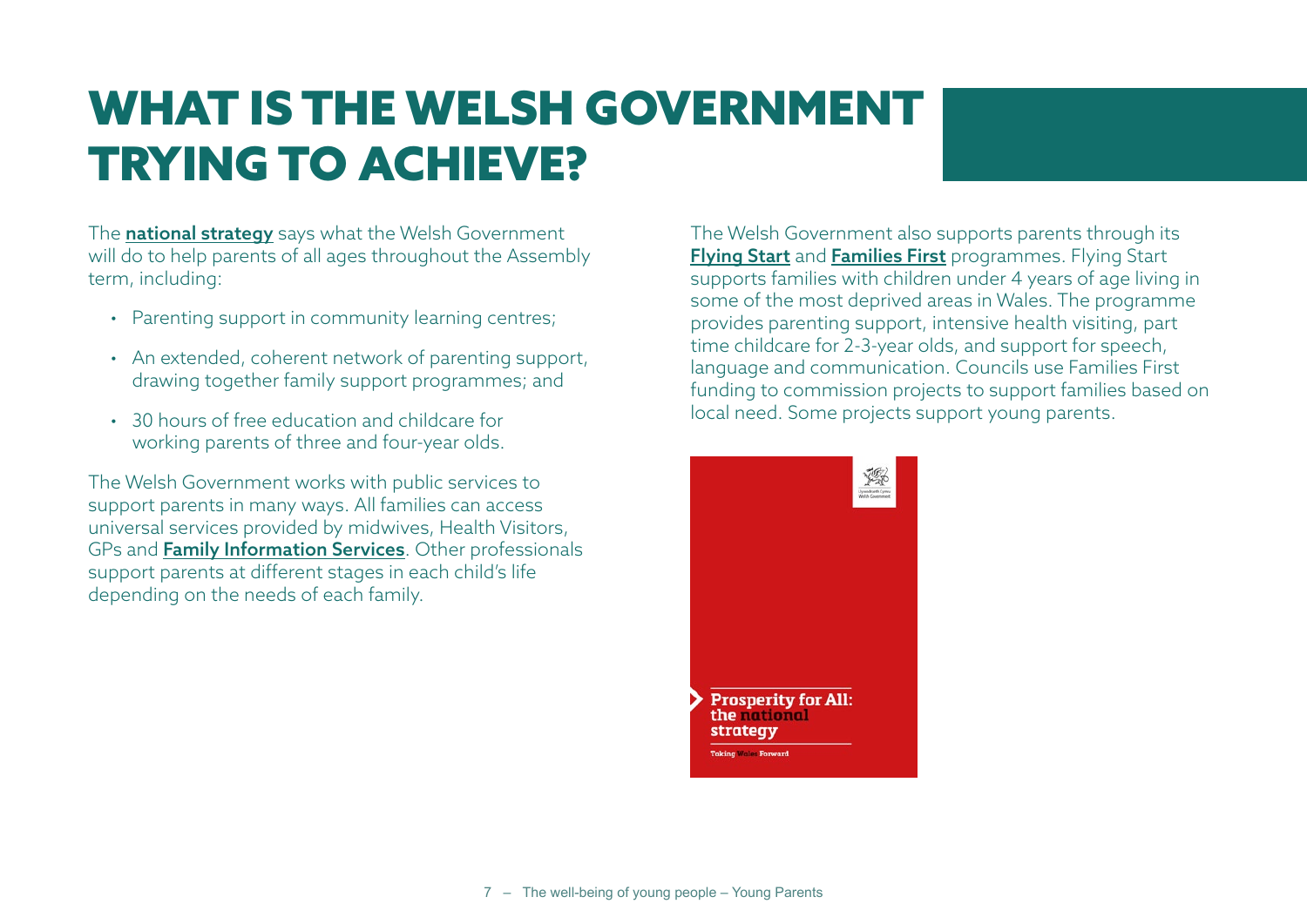The Welsh Government's **parenting quidance** gives advice to organisations and professionals supporting parents. The guidance says that some parents, including young parents may need extra and different kinds of help. It encourages organisations to tailor their services to meet parents' needs and suggests ways they can do this.

The Welsh Government's **[Parenting Give it Time](https://gov.wales/parenting-give-it-time)** campaign gives advice and information to parents. The campaign promotes positive parenting messages through social and print media and digital advertising, with a dedicated website and Facebook page.

The Welsh Government's [Extending Entitlement Guidance](https://gov.wales/sites/default/files/publications/2018-02/direction-and-guidance-extending-entitlement-support-for-11-to-25-year-olds-in-wales.pdf)  [2002](https://gov.wales/sites/default/files/publications/2018-02/direction-and-guidance-extending-entitlement-support-for-11-to-25-year-olds-in-wales.pdf) sets out what support all young people are entitled to under the Learning and Skills Act 2000. The Welsh Government commissioned a [review of its guidance](https://gov.wales/sites/default/files/publications/2018-04/180316-our-future-a-review-of-extending-entitlement_0.pdf) in 2018 but has not decided whether to update it.

The Welsh Government has written other documents relevant to young parents including:

[A Vision for Health Visiting in Wales](https://gweddill.gov.wales/topics/health/professionals/nursing/early/?lang=en) [A Strategic Vision for Maternity Services in Wales](http://www.wales.nhs.uk/documents/A%20Strategic%20Vision%20for%20Maternity%20Services%20in%20Wales%20-%20September%202011.pdf) [Delivering Quality Information for Families Together](https://gweddill.gov.wales/docs/dsjlg/publications/cyp/141002-delivering-quality-information-for-families-en.pdf) [An overview of the Healthy Child Wales Programme](https://gweddill.gov.wales/docs/dhss/publications/160926healthy-childrenen.pdf) [Written Statement on Children First 2017](https://gov.wales/written-statement-children-first)

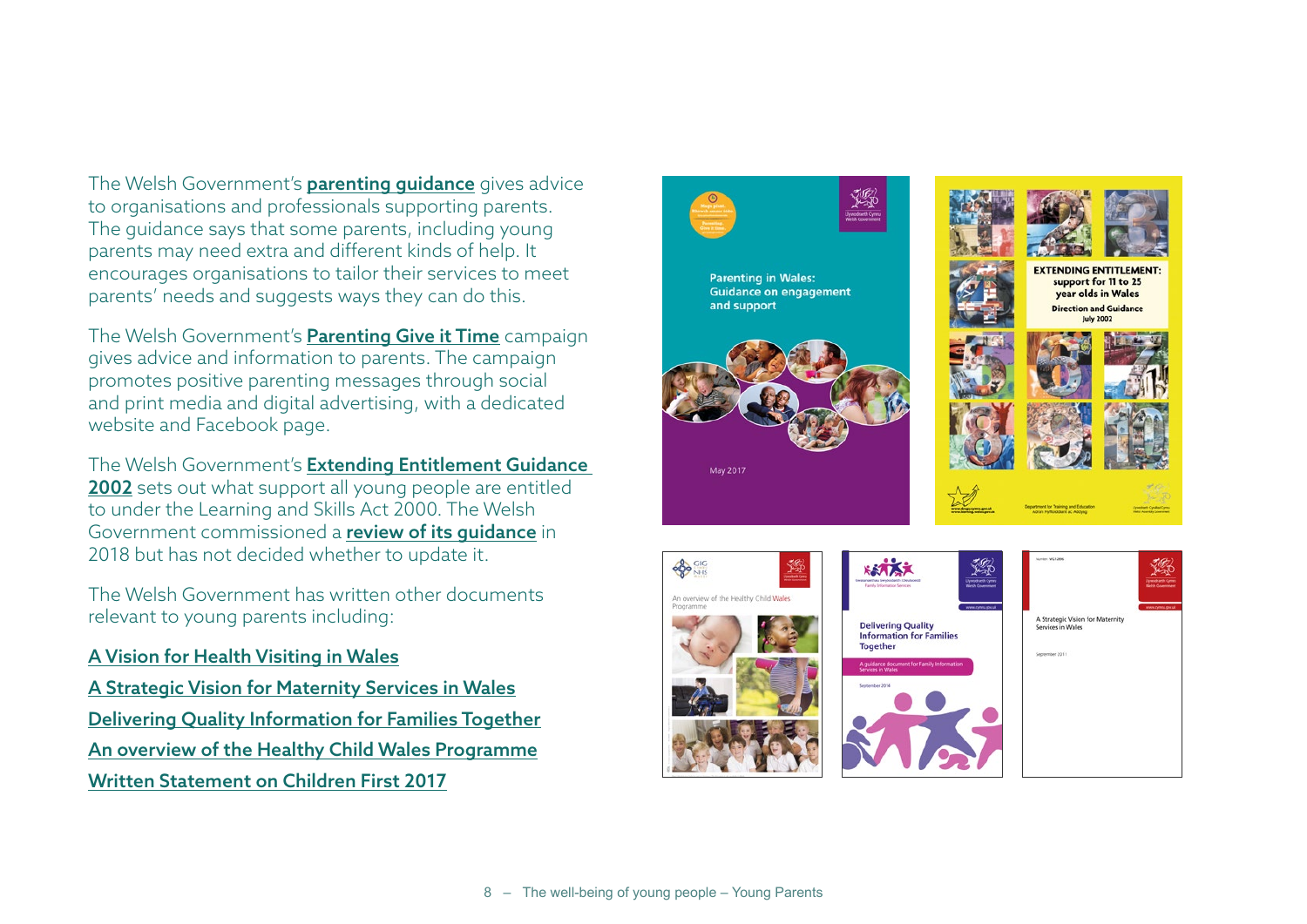# <span id="page-8-0"></span>WHO ELSE IS INVOLVED?

## Who else is involved in supporting young parents?



NHS Wales and councils provide information and advice for young parents. Some professionals give face to face advice. This includes GPs, health visitors, midwives, teachers, childcare professionals, and Family Information Services.



Flying Start, Families First, schools, health visitors, midwives, youth workers and third sector organisations give direct support to young parents. Some families will also get support from social services and justice services depending on their circumstances.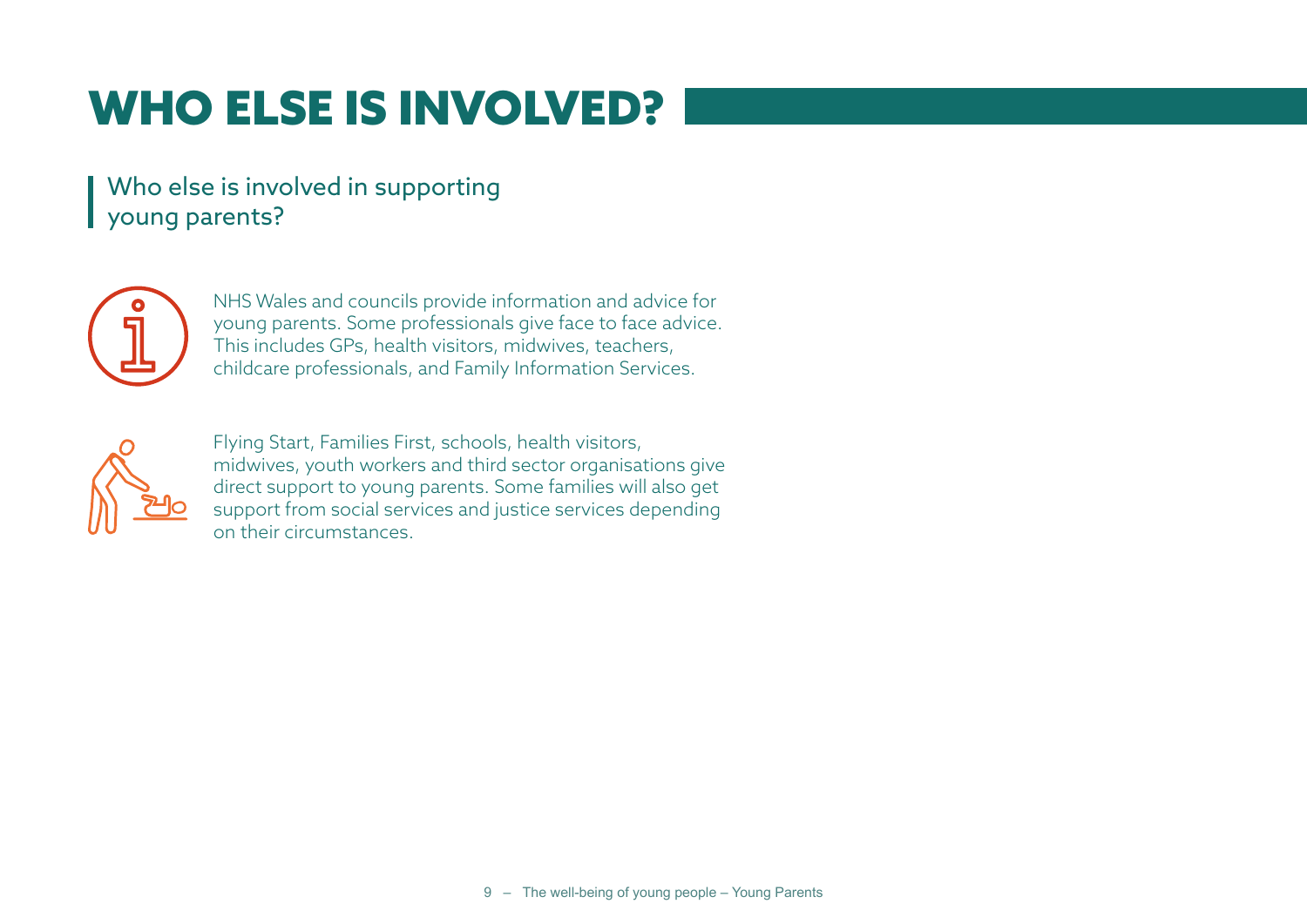# <span id="page-9-0"></span>HOW MUCH IS BEING SPENT?

Public services in Wales are investing considerable resources supporting parents. Flying Start alone funded just under £10 million of parenting support each year since 2013-14.

#### Flying Start Parenting Support Spending



Source: Welsh Government

The Welsh Government has also paid for parenting support through its Families First programme. The Welsh Government collects information on Families First spending but does not routinely analyse Families First spending on parenting support.

The Welsh Government's budget for its Parenting Give it Time campaign for 2018-19 was £340,000.

It would be difficult for the Welsh Government to work out how much is spent on parenting support in totality because support is delivered by many organisations in different ways.

From 2019-20, money for Flying Start and Families First will be combined with money for other things including childcare and play in a new Children and Communities Grant.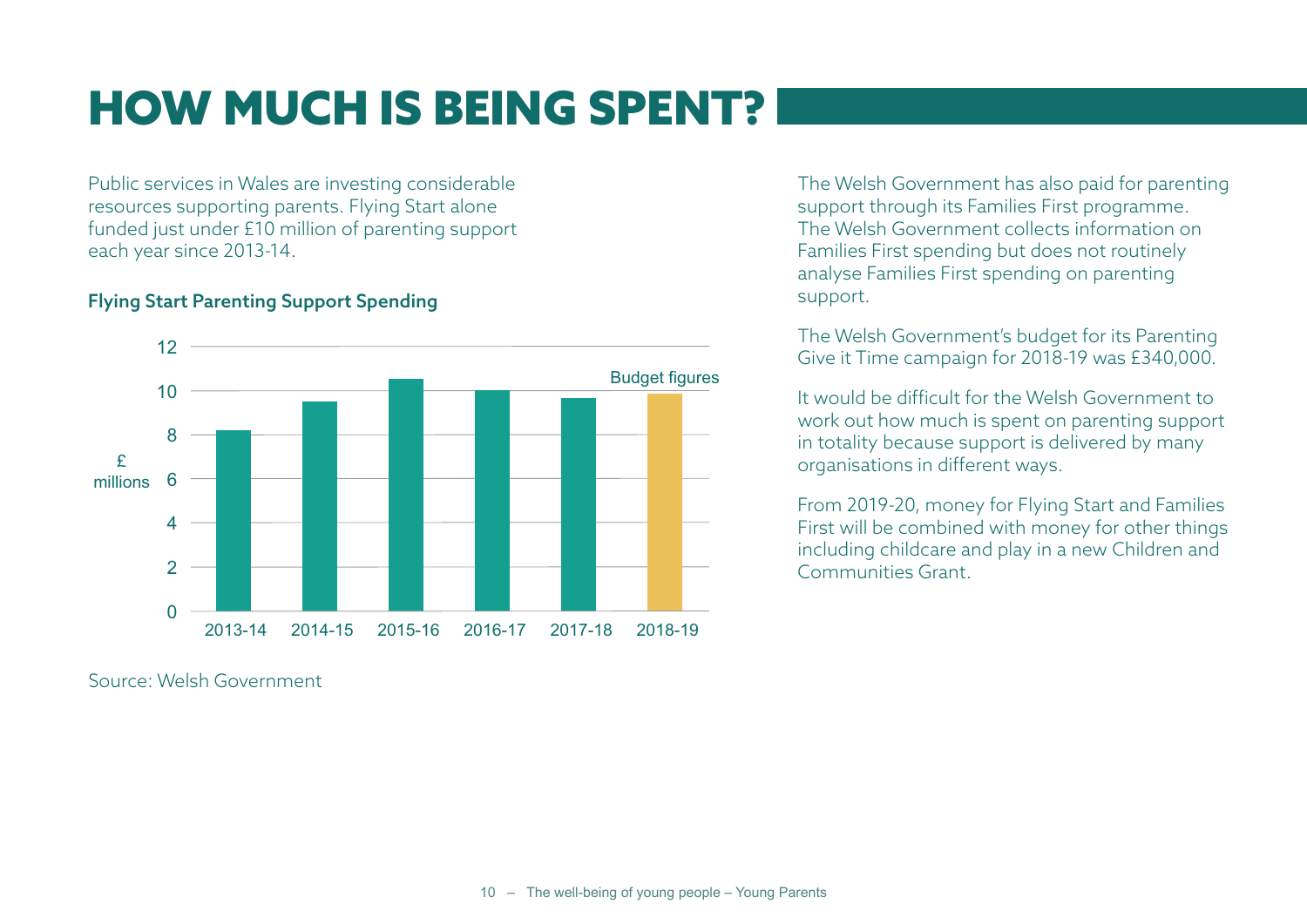# <span id="page-10-0"></span>OPPORTUNITIES FOR IMPROVEMENT

## Opportunities for improvement in the Welsh Government's approach

## Identifying young parents and understanding their needs



The Welsh Government's parenting guidance describes some of these challenges different groups of parents face but the information is not specific to parents in Wales. Some young parents have similar needs to parents over 25 years old. Some face different challenges they need help to overcome.

The Welsh Government and wider public sector could do more to understand what help young parents in Wales need, and the best way to give that help. The Welsh Government could work with councils and health boards to improve the information they have on parents with specific needs. Evaluations of [Families First](https://gweddill.gov.wales/docs/caecd/research/2015/150930-evaluation-families-first-year-3-en.pdf) and [Parenting Supporting for Flying Start](https://gweddill.gov.wales/docs/caecd/research/130529-review-parenting-support-flying-start-en.pdf) found that the local needs assessments that organisations submit with their funding applications vary in quality and the extent to which they inform local plans. The Welsh Government could make better use of data it already has, including analysing data on parental attitudes in its National Survey by age.

Some organisations struggle to identify young parents. Professionals are sharing information where organisations supporting parents share a building or agree local referral processes. But parenting practitioners told us it is particularly hard to identify young parents in areas without referral processes.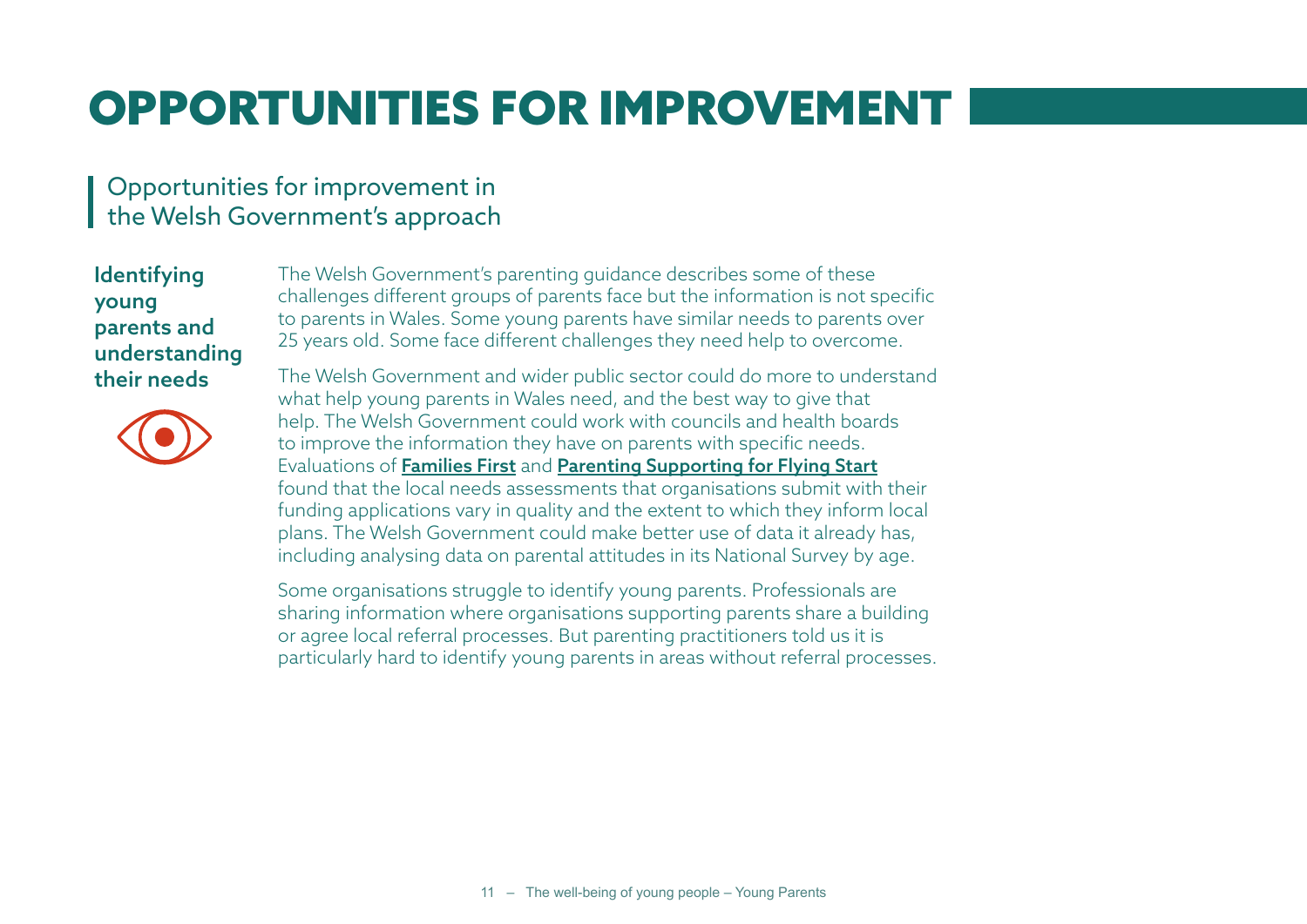### Understanding what services exist and gaps



For Flying Start and Families First, local organisations must plan services so they meet local need and don't overlap. The Welsh Government has information about some parenting projects in Wales but does not understand the totality of parenting support across Wales or what is being done to help young parents. It does not know whether services are in areas of greatest need. It does not know where and why gaps exist, or what impact this has on other services or young people themselves.

## Joining up policy making



Other parts of the Welsh Government could learn from the way its officials encouraged joint local working through Families First. The Evaluation of Families First said the programme helped redesign local systems and encourage a culture of joint working. The Welsh Government's changes to its Families First and Flying Start funding are designed to give councils more flexibility to work with partners on local projects.

Organisations raised concerns about joint working across Welsh Government departments. Some were confused about how relevant laws and policy fit together.

Key messages from the Parenting Guidance are not reflected in other parts of the Welsh Government's approach. For instance, it says young parents are a vulnerable group but has not reflected this in its Parenting Give it Time campaign or the information it collects to monitor its programmes.

As part of its work on the Children (Abolition of the Defence of Reasonable Punishment) (Wales) Bill, the Welsh Government has carried out an exercise to map current parenting support across Wales including gaps in provision. The Welsh Government will publish its findings by the end of September 2019. Findings will include the number of parents using existing support and investment in parenting support in the last 12 months.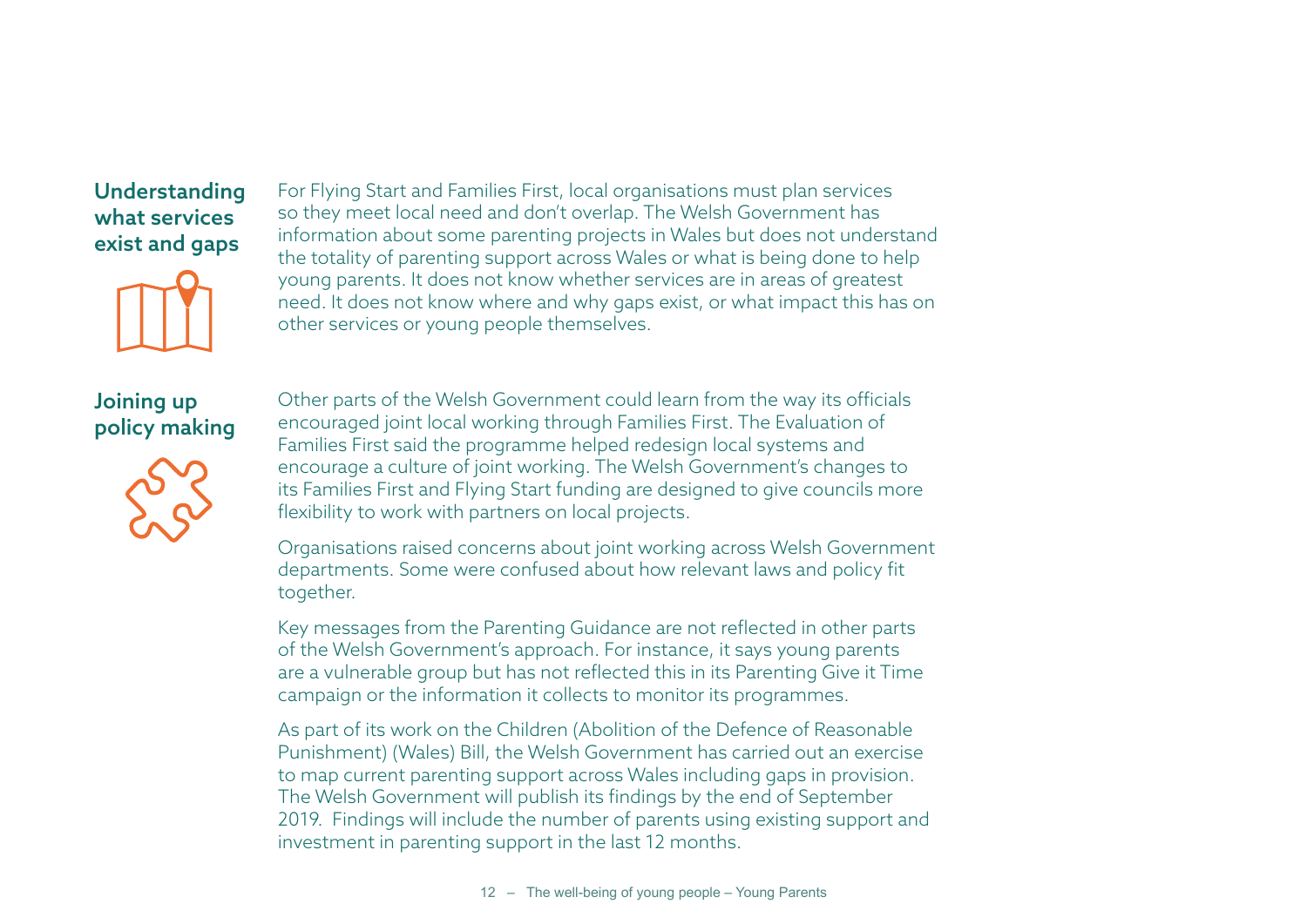### Learning from and improving delivery on the ground



#### The Welsh Government has a clear national priority on supporting parents but no way of measuring or reporting its own progress. It paid for research to review Flying Start and Families First and holds a national annual conference that brings staff from both programmes together to share learning. It also monitors the impact of some parenting projects. But it has not looked beyond these programmes to look at everything else it does to support parents.

Some organisations told us the Welsh Government has not done anything to understand the problems they have helping young parents or how it can support them. It has not done anything to see whether organisations are using its parenting guidance or whether organisations understand what it wants them to do.

### Working out who does what



The Welsh Government set out specific requirements for organisations providing Flying Start and its [Healthy Child Wales programme](https://gweddill.gov.wales/docs/dhss/publications/160926healthy-childrenen.pdf). It also recognises that councils, health boards and their partners need the flexibility to work out who does what locally and therefore does not specify who is responsible for delivering other elements of parenting support.

Organisations working with parents told us that everyone knows what they are doing in areas where local partnerships and relationships are strong. Where strong partnerships do not exist, staff are confused about who is doing what, and do not know where to send young parents if they need certain kinds of help. Councils, health boards and other organisations could do more to make local roles and responsibilities clear, but the Welsh Government can also help. The Welsh Government works with organisations to share learning from local approaches to supporting parents. In having conversations with local organisations about what works, we think the Welsh Government could encourage them to make local roles and responsibilities clearer to improve the way they work together.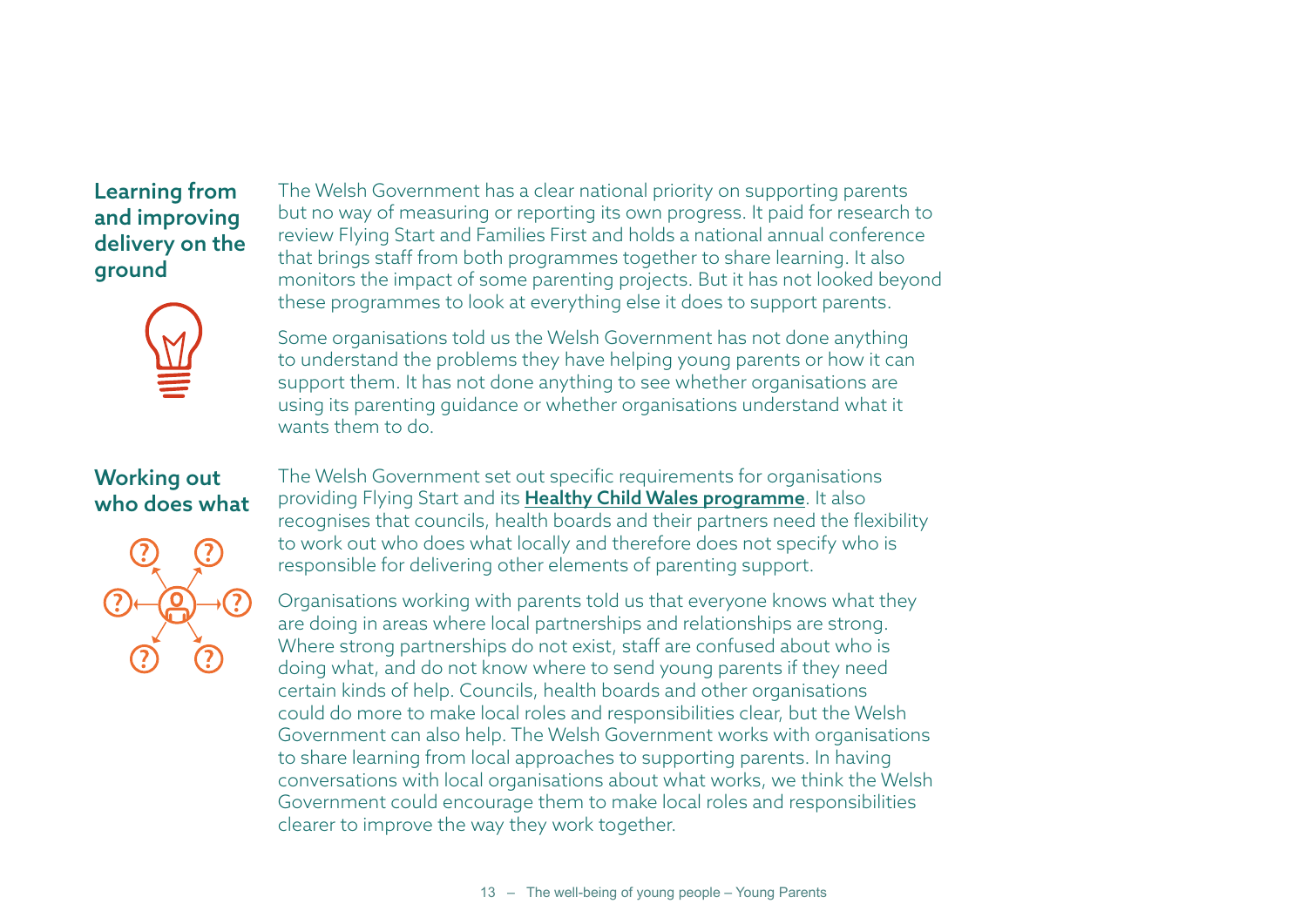## Providing leadership



Evaluations of Flying Start and Families First show that the Welsh Government has worked hard to get the right balance between national guidelines and letting local organisations decide how to deliver services. It wants parents of all ages to experience a joined-up system of public services that meets their needs. But joining up each part of the system is difficult and needs co-ordination to help organisations work towards common goals.

The Welsh Government has made parenting support a priority in its national strategy. But professionals working directly with parents told us they had never heard of the parenting guidance and did not know what the Welsh Government's national priorities are. We think the Welsh Government could reflect more on its own role in joining up the system. It could do more to find out whether public services and partners understand what it expects them to do and how they should work together to support parents.